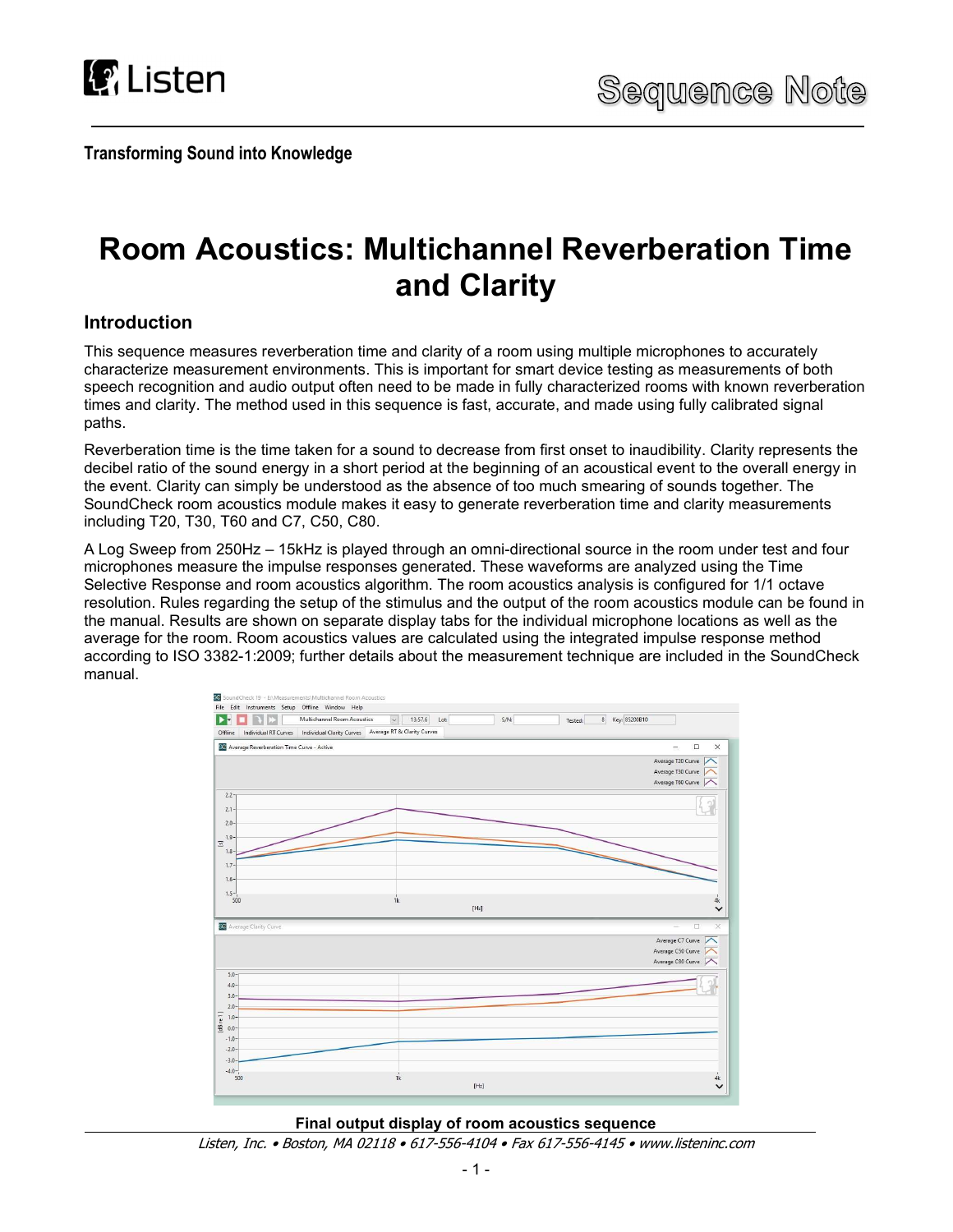

#### Hardware Requirements

- Listen AmpConnect 621(PN 4046) or other multichannel interface with 4+ inputs
- Amplifier(if not included in speaker or integrated into audio interface) \* Not required if using AmpConnect 621
- 4x SCM 3 Reference microphones or similar measurement microphone (PN:4002)
- B&K 4292-L Omnidirectional source speaker or equivalent
- B&K 4231 calibrator or equivalent

#### Software Requirements

- SoundCheck 19 or later
- Module P/N 2006 Time Selective Response
- Module P/N 2050 Room Acoustics RT60

#### Hardware Setup & Calibration

- 1. Calibrate the amplifier according to the directions in the SoundCheck manual
- 2. Connect the output of the amplifier to the loudspeaker
- 3. Connect the SCM microphone to inputs 1-4 of the AmpConnect 621 using an adequate cable length for your measurement space
- 4. Calibrate the microphones according to the instructions in the SoundCheck manual
- 5. Place the loudspeaker and microphones in the positions of the respective source and listening positions you wish to emulate. Refer to ISO 3382-1:2009 for specific instructions depending on the type of space you are trying to measure.

Note: There is an AmpConnect 621 message step at the beginning of the sequence that is used to configure the first 4 inputs for use with SCMs and enable audio output from the first BNC output. This can be removed if you are using a different interface.

You are ready to start the sequence.

#### System diagram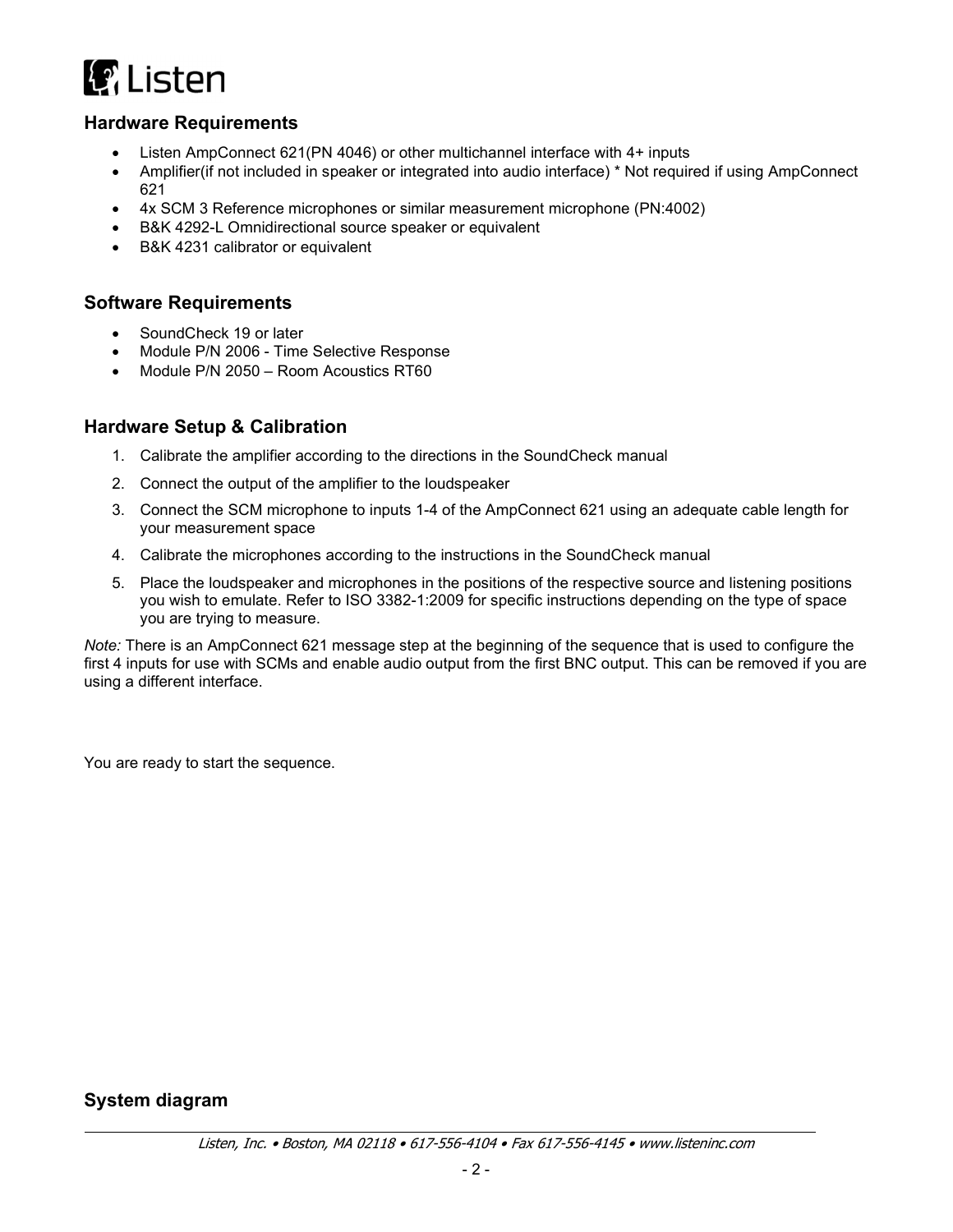



# Sequence Logic

| <b>Type</b> | <b>Step Name</b>                          | #  | Out            | In          |
|-------------|-------------------------------------------|----|----------------|-------------|
| Mes         | AmpConnect 621                            | 1  |                |             |
| Mes         | <b>Operator Dialog</b>                    | 2  |                |             |
| Rec         | Recall demo curves                        | 3  |                |             |
| Mes         | <b>Enter Test Level</b>                   | 4  |                |             |
| Sti         | TSR log sweep                             | 5  | Source Speaker |             |
|             |                                           |    |                | Mic 1 Mic 2 |
| Acq         | Play & Record                             | 6  | Source Speaker | Mic 3 Mic 4 |
| Ana         | <b>Room Acoustics</b>                     | 7  |                |             |
| Pos         | Average T20 Curve                         | 8  |                |             |
| Pos         | Average T30 Curve                         | 9  |                |             |
| Pos         | Average T60 Curve                         | 10 |                |             |
| Pos         | Average C7 Curve                          | 11 |                |             |
| Pos         | Average C50 Curve                         | 12 |                |             |
| Pos         | Average C80 Curve<br><b>Individual RT</b> | 13 |                |             |
| Dis         | Curves                                    | 14 |                |             |
|             | <b>Individual Clarity</b>                 |    |                |             |
| Dis         | Curves<br>Average RT &                    | 15 |                |             |
| Dis         | <b>Clarity Curves</b>                     | 16 |                |             |